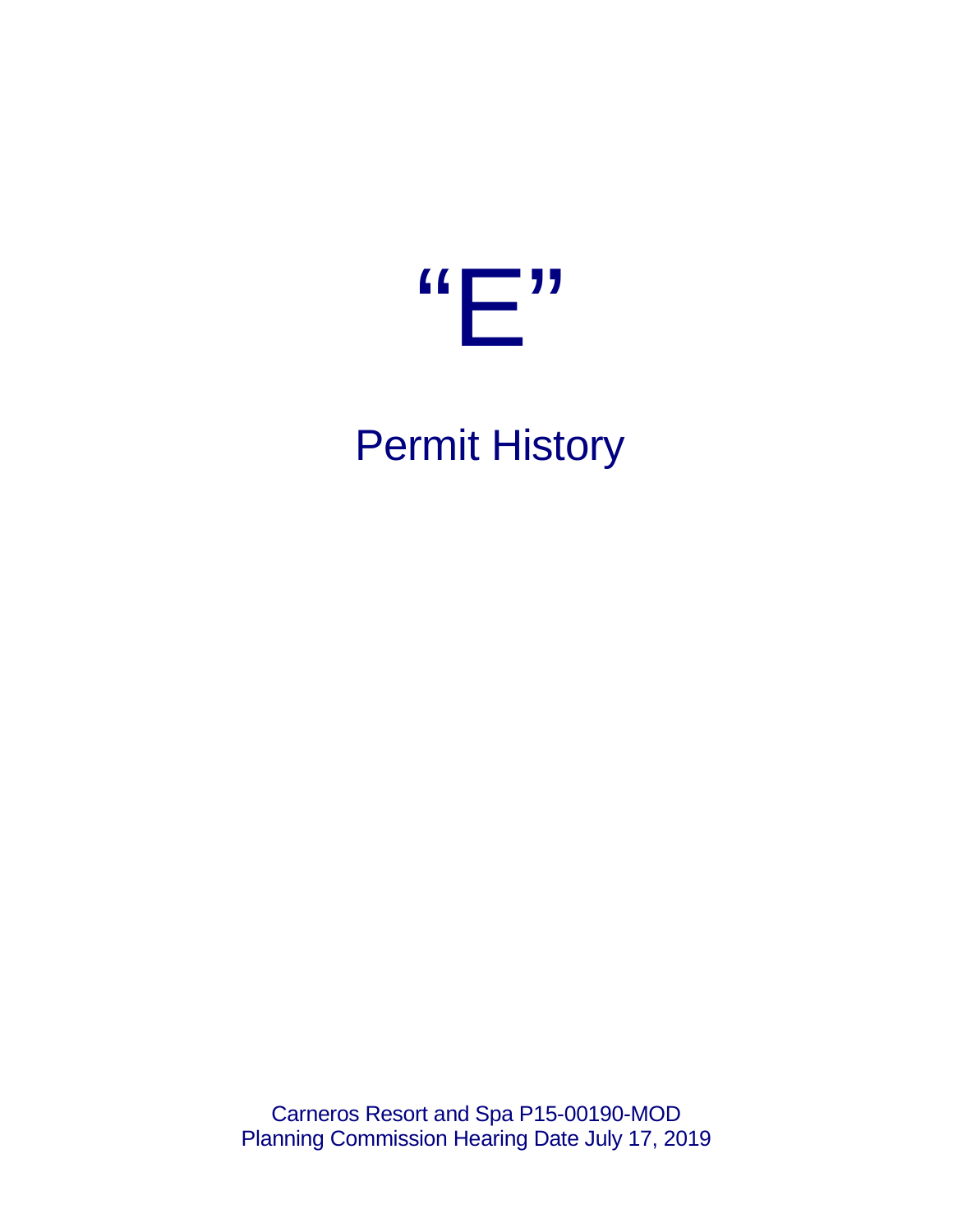## **Carneros Inn Project History P15-00190**

[as of April 17, 2018]

#### **THE INN**

| Use Permit #                  | <b>APN</b>  | <b>Date</b>                           | <b>Use Permit Description</b>                                                                                                                                                                                                                                                                                                                                                                                                                                                                                                                                                 |
|-------------------------------|-------------|---------------------------------------|-------------------------------------------------------------------------------------------------------------------------------------------------------------------------------------------------------------------------------------------------------------------------------------------------------------------------------------------------------------------------------------------------------------------------------------------------------------------------------------------------------------------------------------------------------------------------------|
| <b>CARNEROS</b><br><b>INN</b> |             |                                       | Mobile homes, RVs, Recreation buildings<br>[Current uses: Homes, Cottages, Hill Top<br>(spa/pool/food)]                                                                                                                                                                                                                                                                                                                                                                                                                                                                       |
| $5 - 62$                      | 047-100-062 | 9/7/61                                | UP to establish a 17-space trailer court. Zoned CL.<br>Appeal was denied by BOS on 11/7/61                                                                                                                                                                                                                                                                                                                                                                                                                                                                                    |
| 24-66                         | 047-100-062 | 9/27/65 PC<br>11/9/65 Res.<br>adopted | Rezone portion of R-1:A to CL (portion of current 047-<br>100-062)                                                                                                                                                                                                                                                                                                                                                                                                                                                                                                            |
| 25-66                         | 047-100-062 | 10/4/65                               | Add 19 additional trailer spaces at trailer park for a<br>total of 36 spaces (PC found project to be consistent<br>w/development and allowed expansion on CL)                                                                                                                                                                                                                                                                                                                                                                                                                 |
| 48-67                         | 047-100-062 | 3/6/67                                | UP for sanitation ponds                                                                                                                                                                                                                                                                                                                                                                                                                                                                                                                                                       |
| County<br>Counsel<br>opinion  | 047-100-062 | 7/29/80                               | County Counsel opinion - owner installed 5 of 19<br>spaces and "used" permit.<br>Unbuilt spaces must comply w/Ord. 331 for mobile<br>homes (except open space req.)                                                                                                                                                                                                                                                                                                                                                                                                           |
| E36-83 CLN                    | 047-100-062 | 8/3/83                                | PC hearing on non-conforming use<br>- From 1965-1980 premises were used as a<br>restaurant and bar. 1980 lessee dies and lease<br>terminated<br>- Use was lawful prior to the date of rezoning<br>- Finding - the applicant did not form an intention to<br>abandon the non-conforming use (loan and plan<br>prep). Temporary non-use while making<br>preparation to rebuild as required by law is not an<br>abandonment.<br>- Contains a valid non-conforming use as restaurant<br>and bar. Use is measured by the number of seats<br>that were in existing during 1980 (49) |
|                               |             | 9/28/83                               | Appeal denied                                                                                                                                                                                                                                                                                                                                                                                                                                                                                                                                                                 |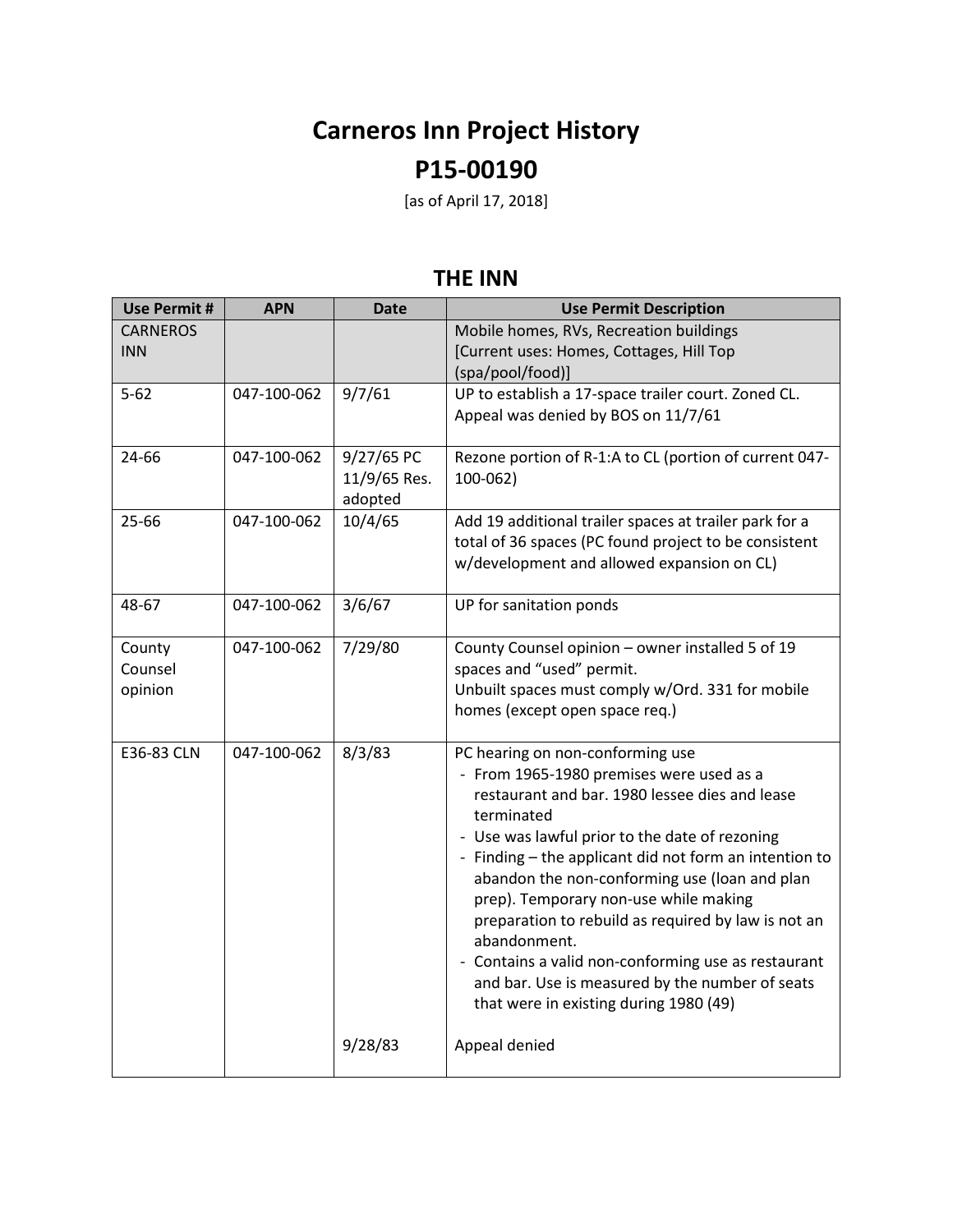| <b>Use Permit#</b> | <b>APN</b>  | <b>Date</b>  | <b>Use Permit Description</b>                                                                            |
|--------------------|-------------|--------------|----------------------------------------------------------------------------------------------------------|
| <b>CARNEROS</b>    |             |              | Mobile homes, RVs, Recreation buildings                                                                  |
| <b>INN</b>         |             |              | [Current uses: Homes, Cottages, Hill Top                                                                 |
|                    |             |              | (spa/pool/food)]                                                                                         |
| <b>Building</b>    |             | 12/20/85     | Building letter re: 14 mobile home spaces (only 5 of                                                     |
| Permit Letter      |             |              | 19 were built). 14 spaces must be in compliance                                                          |
|                    |             |              | w/County mobile home park regulations                                                                    |
| #U-89-20           | 047-100-062 | 10/2/90      | 96-space RV park (park model spaces); 12,000 sf two-                                                     |
|                    |             | Effective    | story rec building, storage reservoir and sewage                                                         |
|                    |             | 11/29/90     | pond.                                                                                                    |
|                    |             |              | PC denied because rezoning wasn't complete. Appeal<br>was taken to the BOS with the direction to approve |
|                    |             |              | w/rezoning.                                                                                              |
|                    |             |              | * BOS conditioned approval on Rezoning Request #R-                                                       |
|                    |             |              | 58889 (approved Nov. 29, 1990)                                                                           |
| Rezoning           |             | 11/29/90     | Rezoning Request - Portion rezoned from PD to                                                            |
| Request            |             |              | AW:RVP                                                                                                   |
| #R-58889           |             |              | Ordinance No. 976                                                                                        |
|                    |             |              |                                                                                                          |
| Ordinance          | 047-100-062 | 10/30/90     | Rezoning of portion of APN 047-100-034 (Now 047-                                                         |
| No. 976            |             |              | 100-062) from PD to AW:RVP                                                                               |
| #98290-MOD         |             | 2/19/99 (ZA) | - Redesign layout of 96-space RV park (#U-89-20)                                                         |
|                    |             |              | - Redesign of 36-space mobile home park and                                                              |
|                    |             |              | convert into a 24-space mobile home park. (Modify                                                        |
|                    |             |              | UP #5-62 and #25-66 that established a total of 36-                                                      |
|                    |             |              | space mobile home park)<br>Redesign/relocate 12,000 sf rec building into 3                               |
|                    |             |              | smaller buildings: reception, rec/health, pool                                                           |
|                    |             |              | house                                                                                                    |
|                    |             |              | - Redesign/relocate of legally nonconforming 49-                                                         |
|                    |             |              | seat restaurant (E36-83 CLN), with dining areas                                                          |
|                    |             |              | limited to within the 1,700 sf floor area of the                                                         |
|                    |             |              | restaurant. Terrace cannot be used for                                                                   |
|                    |             |              | dining/social activities.<br>- Remove (e) and (p) sewage storage ponds, relocate                         |
|                    |             |              | ponds                                                                                                    |
|                    |             |              | - Construct 1,120 sf water treatment plant and                                                           |
|                    |             |              | 3,450 sf sewage treatment plan                                                                           |
| #99281-UPX         |             | 2/8/2000     | Extension of time to use #98290-MOD for the                                                              |
|                    |             | (ZA)         | reconfiguration of approved "used" but                                                                   |
|                    |             |              | unconstructed 96-space RV park.                                                                          |
|                    |             |              |                                                                                                          |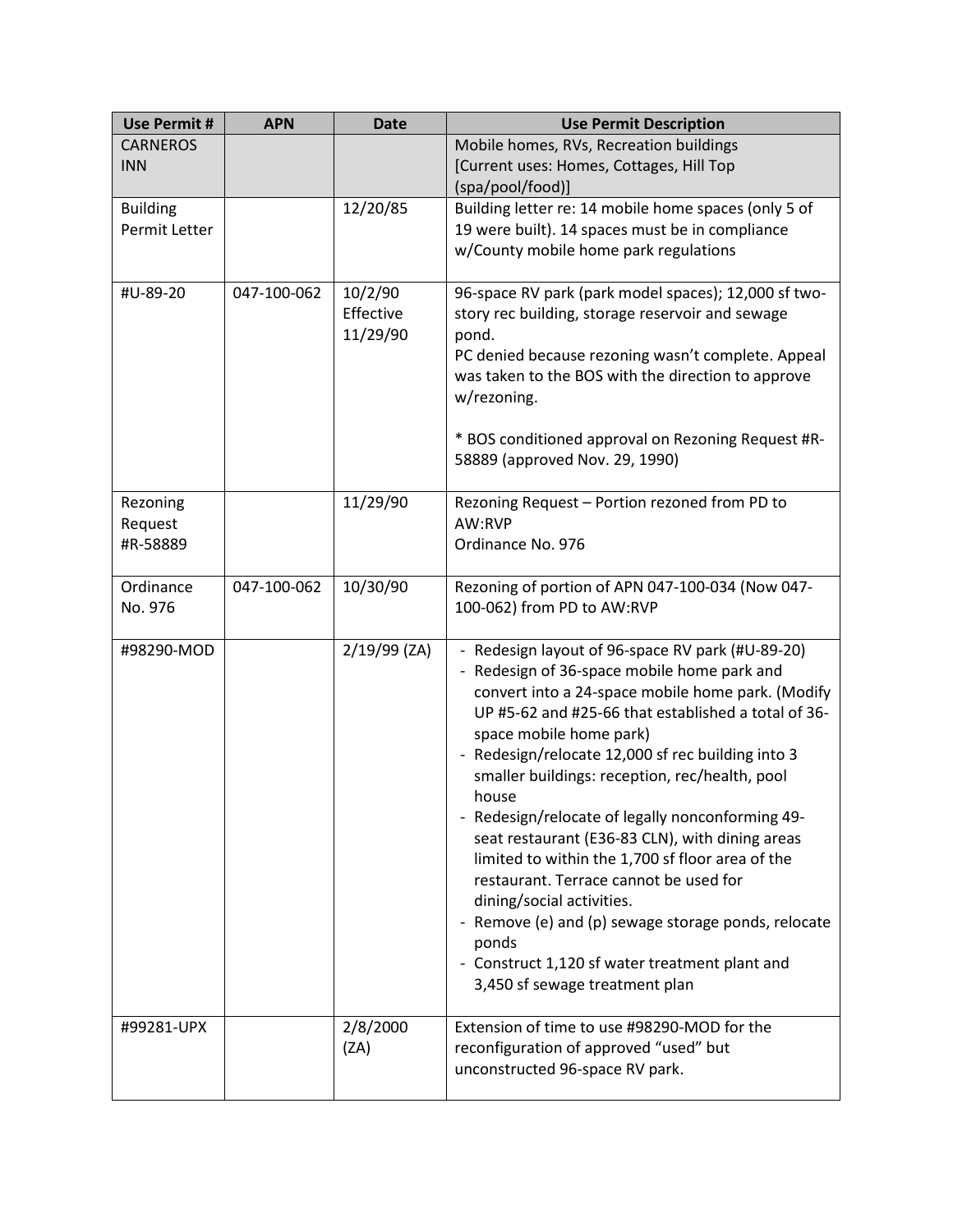| <b>Use Permit #</b>     | <b>APN</b>                        | <b>Date</b>        | <b>Use Permit Description</b>                                                                                                                                                                                                                                                                                                                                 |
|-------------------------|-----------------------------------|--------------------|---------------------------------------------------------------------------------------------------------------------------------------------------------------------------------------------------------------------------------------------------------------------------------------------------------------------------------------------------------------|
| <b>CARNEROS</b>         |                                   |                    | Mobile homes, RVs, Recreation buildings                                                                                                                                                                                                                                                                                                                       |
| <b>INN</b>              |                                   |                    | [Current uses: Homes, Cottages, Hill Top                                                                                                                                                                                                                                                                                                                      |
|                         |                                   |                    | (spa/pool/food)]                                                                                                                                                                                                                                                                                                                                              |
| #00097-MOD              |                                   | 10/20/2000<br>(ZA) | Revise layout of the "used" but incomplete #U-89-20.<br>- Modify internal road, location of RV sites, mobile<br>home sites, relocate wastewater treatment facility<br>and nonconforming restaurant<br>- Clarification of item 17 Project Revision statement<br>from #U-89-20<br>#U-89-20 - "used"<br>#98290-MOD – not used. No extension of use<br>permitted. |
| #02470-MOD              |                                   | 10/21/02           | Move 3 units and various internal roadway changes                                                                                                                                                                                                                                                                                                             |
| #03308-MOD              | (record<br>under 047-<br>100-062) | 8/6/03             | Added COAs [to #U-89-20 and #98290-MOD]<br>Kitchen/seating area (in one of the approved rec<br>room buildings) is for use of registered guests or unit<br>owners of the Inn/Lodge only and their guests<br>Inn=cottages; Lodge=The Orchard (time shares)                                                                                                      |
| #04145-MOD              |                                   | 3/23/04            | Allow construction of an exercise room and bathroom<br>within the existing water treatment building.                                                                                                                                                                                                                                                          |
| P06-0007-<br><b>VMM</b> |                                   | 2/2/06             | Approved improvements to the deck attached to the<br>existing spa building to allow massages.                                                                                                                                                                                                                                                                 |
| P15-00190<br>Major Mod  |                                   |                    | Current application under 047-110-027                                                                                                                                                                                                                                                                                                                         |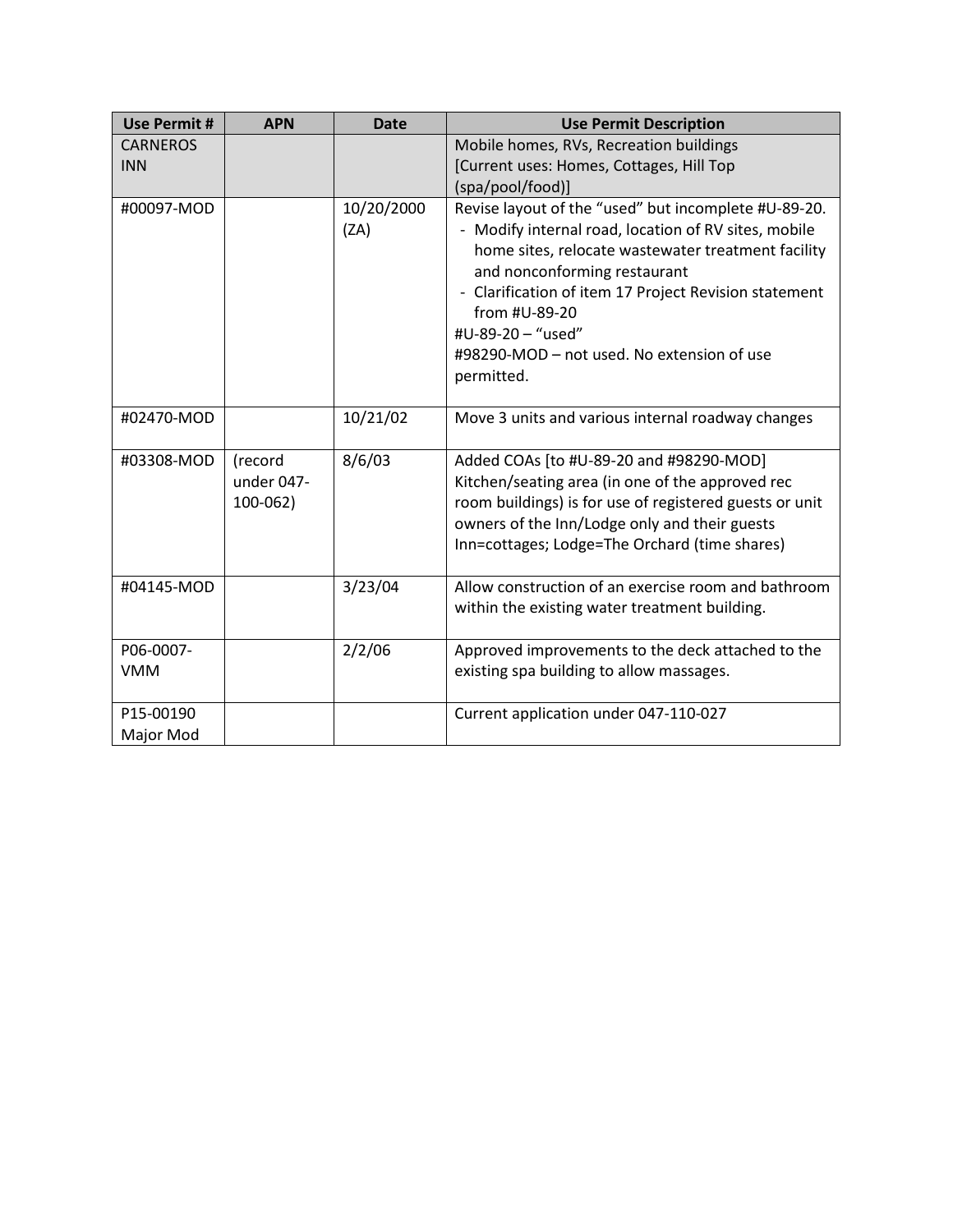### **THE LODGE**

| <b>Use Permit #</b> | <b>APN</b>   | <b>Date</b> | <b>Use Permit Description</b>                                                            |
|---------------------|--------------|-------------|------------------------------------------------------------------------------------------|
| <b>CARNEROS</b>     |              |             | Meeting/banquet space, restaurant, lodge units                                           |
| <b>LODGE</b>        |              |             | (originally 25, now 17 per P06-0092 VMM)                                                 |
|                     |              |             |                                                                                          |
|                     |              |             | [Current uses: Meeting/banquet space, restaurant, The                                    |
|                     |              |             | Orchard]                                                                                 |
| U-417172            | 047-110-027  | 4/3/72      | Operation of a 100 space trailer and recreational vehicle                                |
|                     | 047-110-028  |             | storage yard on 6 acres. The approval was limited to                                     |
|                     |              |             | three years with the option to renew the permit (was                                     |
|                     |              |             | APN 047-110-001)                                                                         |
| U-527374            | 047-110-027  | 6/5/74      | Allowed the continued operation of the permit listed                                     |
|                     | 047-110-028  |             | above.                                                                                   |
| U-287677            | 047-110-027  | 4/20/77     | Expand the recreational vehicle storage business with                                    |
|                     | 047-110-028  |             | the addition of the adjacent 3 acre parcel. Allowed the                                  |
|                     |              |             | storage of up to 100 travel trailers, mobile homes, pick-<br>up campers and motor homes. |
| U-17980             | 047-110-027  | 9/19/1979   | Renew an existing permit to store recreational vehicles                                  |
|                     | 047-110-028  |             | and to utilize an existing building to service recreational                              |
|                     |              |             | vehilces.                                                                                |
| 98511-UP            | 047-110-027  | 11/12/02    | On 3 parcels (047-110-05/26 and "access parcel 047-                                      |
|                     | 047-110-028  | Approved    | 110-019)                                                                                 |
|                     | (record and  |             | - 25 unit lodge (multiple units)                                                         |
|                     | file under   |             | - 172 parking spaces (25 for employees)                                                  |
|                     | 047-100-062) |             | - 100 seat restaurant/bar                                                                |
|                     |              |             | - 2,500 sf of retail space, 500 sf post office                                           |
|                     |              |             | - 5,000 sf of meeting/banquet space                                                      |
|                     |              |             | - 10,000 sf public square w/bocce court                                                  |
|                     |              |             |                                                                                          |
|                     |              |             | 11/12/02 BOS Appealed - Denied                                                           |
|                     |              |             |                                                                                          |
| P05-0315-           | 047-110-027  | 9/21/05     | Modify 98511-UP (lists APN 047-110-047)                                                  |
| <b>MOD</b>          | 047-110-028  | Admin       | - Replace/relocate approved 25 cottages w/20 cottages                                    |
|                     | (record      | approval    | w/same total sf.                                                                         |
|                     | under 047-   |             | - Construct structure over existing pumping station                                      |
|                     | $100 - 062$  |             |                                                                                          |
| P05-0316-           | 047-110-027  | 11/16/05 PC | Construct roadway improvements                                                           |
| <b>MOD</b>          | 047-110-028  |             | - Hwy 12/121 intersection w/Old Sonoma Hwy:                                              |
|                     | (record      |             | deletion of requirement to install left turn lanes                                       |
|                     | under 047-   |             | in/out of intersection and install tapers to facilitate                                  |
|                     | $100 - 062$  |             | right turns only                                                                         |
|                     |              |             | - Hwy 12/121 intersection w/Old Sonoma Road: install                                     |
|                     |              |             | traffic signal, installation of dedicated left and right                                 |
|                     |              |             | turn lanes southbound on Old Sonoma Road and                                             |
|                     |              |             | improvements of turn lane from Hwy in both                                               |
|                     |              |             | directions onto Old Sonoma Road                                                          |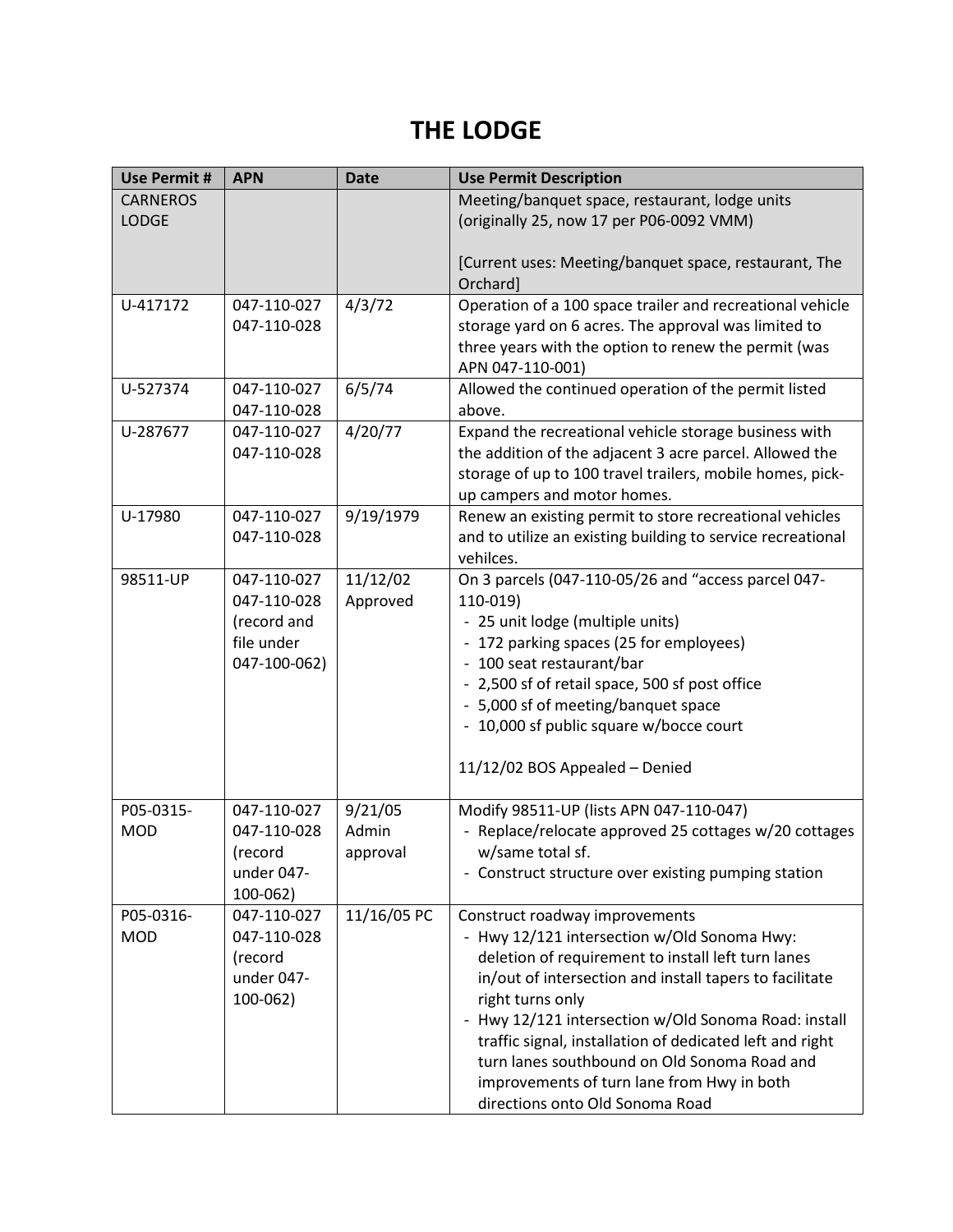| <b>Use Permit #</b> | <b>APN</b>  | <b>Date</b> | <b>Use Permit Description</b>                         |
|---------------------|-------------|-------------|-------------------------------------------------------|
| <b>CARNEROS</b>     |             |             | Meeting/banquet space, restaurant, lodge units        |
| <b>LODGE</b>        |             |             | (originally 25, now 17 per P06-0092 VMM)              |
|                     |             |             |                                                       |
|                     |             |             | [Current uses: Meeting/banquet space, restaurant, The |
|                     |             |             | Orchardl                                              |
|                     |             |             | - Old Sonoma Hwy: improvements to shoulders for       |
|                     |             |             | pedestrian access along length of Old Sonoma Hwy.     |
| P06-0092            | (record     | 3/13/06     | Replace approved 20 cottages w/17, same total sf.     |
| <b>VMM</b>          | under 047-  |             |                                                       |
|                     | $100 - 062$ |             |                                                       |
|                     |             |             |                                                       |
| P15-00190           |             |             | Current application.                                  |
| Major Mod           |             |             |                                                       |